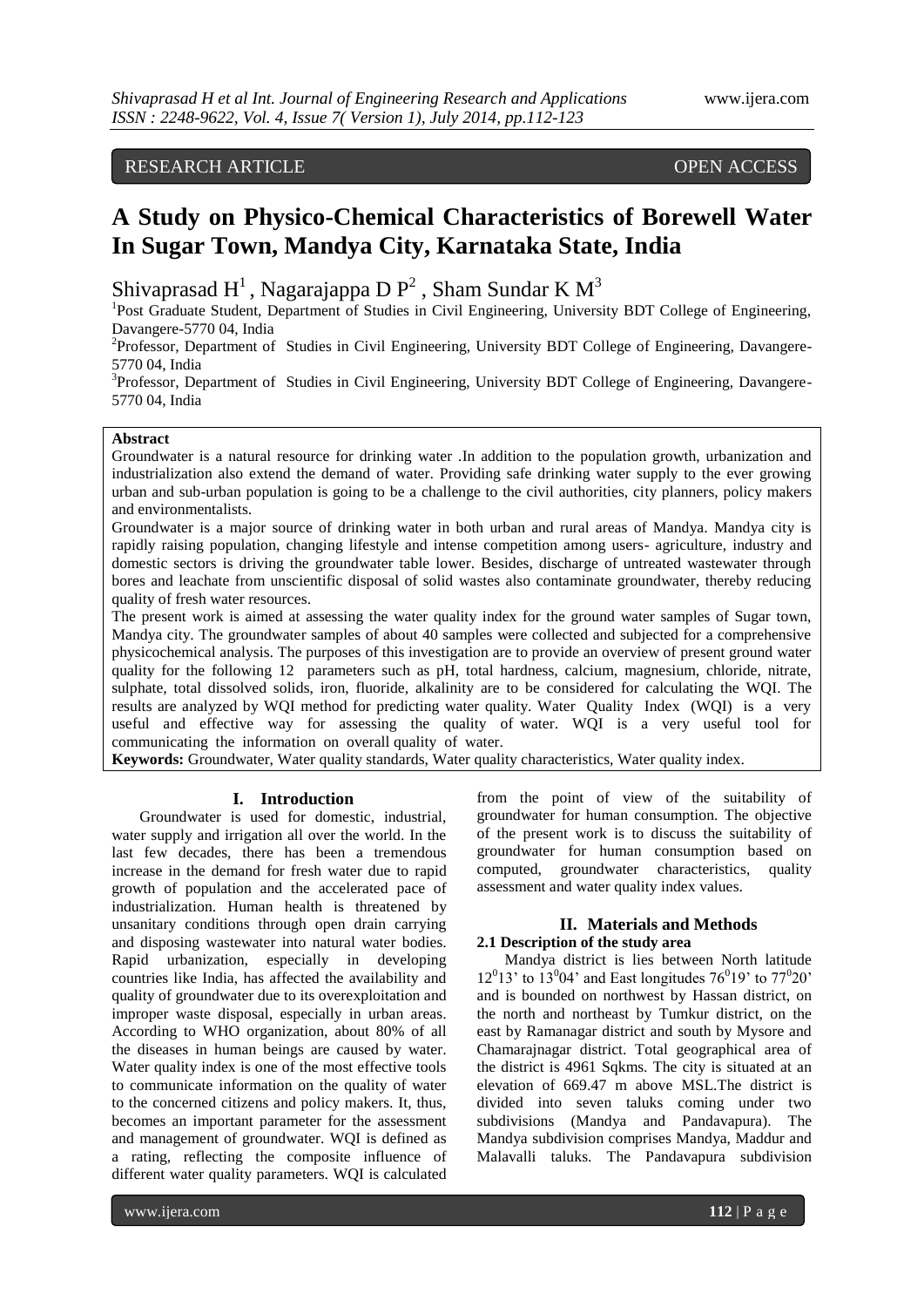comprises of Pandavapura, Srirangapattana, Nagamangala and K.R.Pet taluks.

# **2.2 Population growth and density**

As per provisional reports of Census India, population of Mandya in 2011 is 1,37,735; of which male and female are 68,748 and 68,987 respectively. The sex ratio of Mandya city is 1003 per 1000 males. In education section, total literates in Mandya city are 105,938 of which 55,442 are males while 50,496 are females. Average literacy rate of Mandya city is 85.11 percent of which male and female literacy was 89.54 and 80.74 percent. Total children (0-6) in Mandya city are 13,269 as per figure from Census India report on 2011. There were 6,826 boys while 6,443 are girls. Child sex ratio of girls is 944 per 1000 boys. In Mandya city more than 99% of the population speaks Kannada.

Mandya City Municipality Council (CMC) is spread up to 17.03 Sq.km in which 1, 37,735 persons reside. The population density on an average in 8,629 per Sq.km which is thickly populated and the city is developing steadily; the projected population growth in the CMC is given in the Table2.1. Since the city is the district head quarter the floating population is moderate and works out to be 15000 per day. Table3.2 shows details of ward wise population distribution and there components, these details will be use full to design solid waste management system.

# **2.3 Geomorphology**

The district is located in the southern maiden region of the state. The surface topography is in the form of undulating plain situated at an average elevation of 750- 900m above MSL. There are few sporadic out crops of rocks as hills and few fertile shallow valleys. In the south-eastern part of the district the Biligirirangana hill ranges extending from Mysore District tapers off here. In this portion Cauvery river breaks through the hill ranges and forms the famous Gaganachukki and Barachukki waterfalls. The Melukote range of hills fallen a broken series of conspicuous peaks, which reach the altitude of 1159m above MSL, 1064m above MSL, 1050m above MSL and 1046m above MSL.The

Hulikere-Kartigatta hill range near S.R.Patna and bold rugged low peaks near Sindhugatta are also conspicuous. The general slope in the district is in southeast direction.

# **2.4 Groundwater sampling in the Study area**

Careful planning and preparation of a groundwater- sampling trip was made to save time and help reduce the number of difficulties that commonly occur with fieldwork. Correct sampling procedure begins with thorough preparation in the office and laboratory before sample collection. Each sample bottle is to be thoroughly cleaned and protected from any contamination during sample collection, preservation, and shipment to assure a high quality sample. Filtering equipment is to be rinsed thoroughly to remove any mineral deposits in hoses or support container vessels. The sample containers and hoses for organic analyses are to be acid-washed and rinsed several times with deionised water. Grab sampling has been adopted to collect groundwater samples. 40 groundwater samples were collected in polythene containers of 2 litres capacity for chemical analysis after pumping out sufficient quantity of water from the source such that, the sample collected served as a representative sample. The samples thus collected were transported to the laboratory condition.

# **2.5 Analysis of Groundwater Samples**

The groundwater quality was assessed by the analysis of chemical parameters such as pH, Electrical Conductivity, Total Dissolved Solids, Alkalinity, Chlorides, Total Hardness, Calcium Hardness, Nitrates, Sulphates, Iron and Fluorides. The Bureau of Indian Standards (BIS) for drinking water quality for various parameters is presented in the table 2.The analytical methods used to measure chemical parameters of groundwater samples collected from all the sampling stations are listed in the table 1.The water samples were analysed adopting standard methods in the Environmental Laboratory.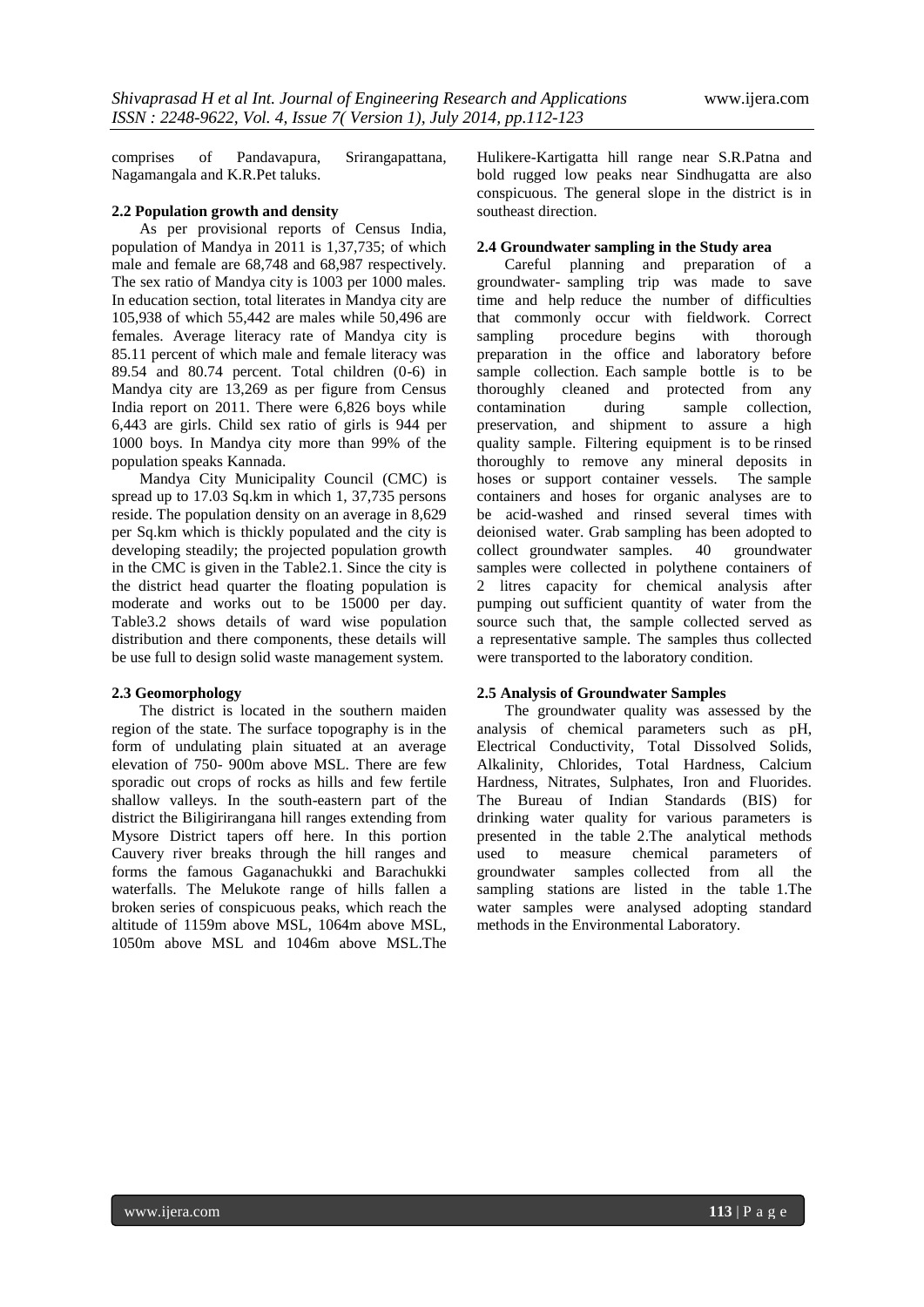



**Figure 2.1:** Layout of Sugar town area, Mandya city.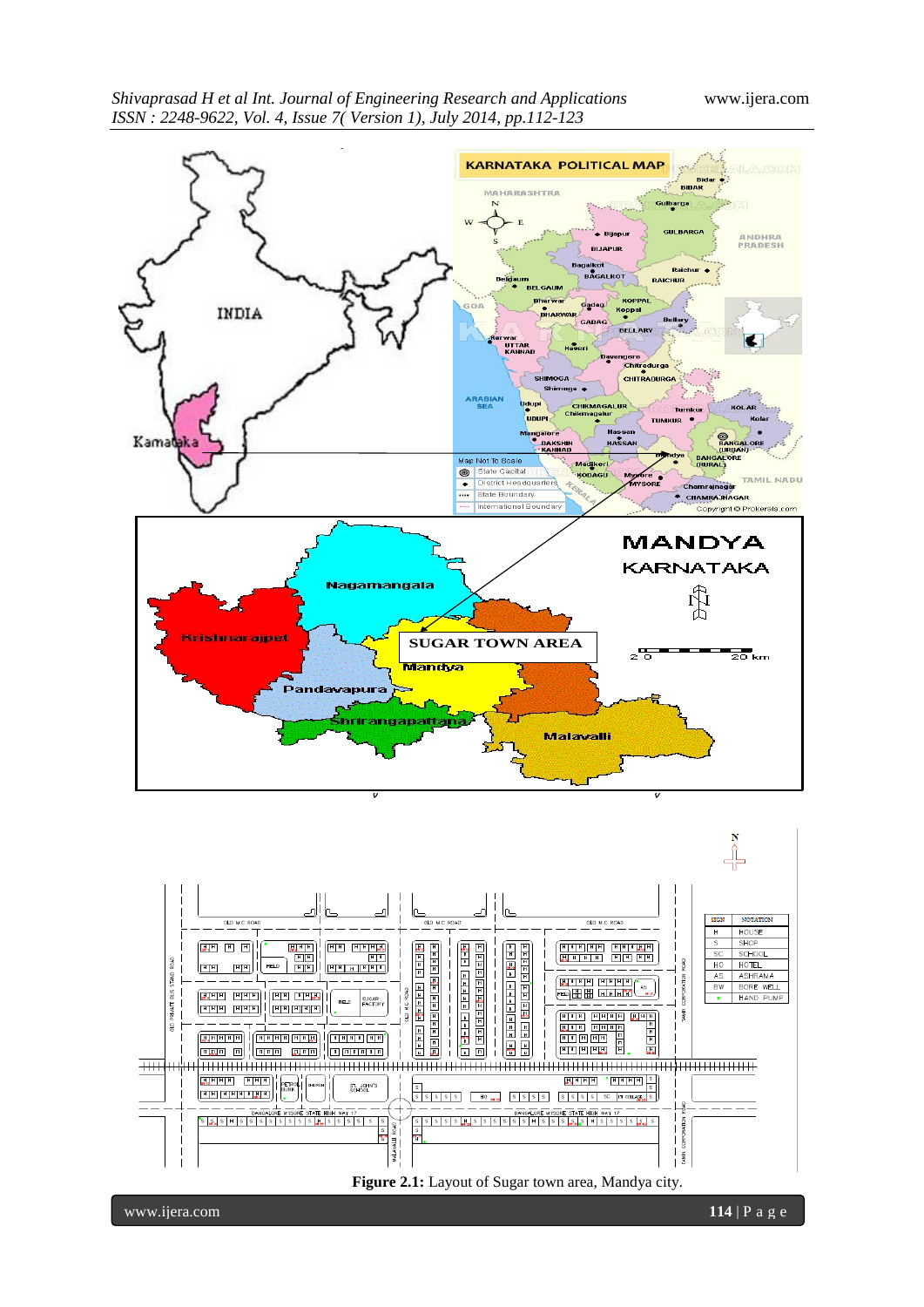# **2.6 Physico-Chemical analysis of groundwater samples:**

All the reagents used were of analytical grade and solutions were made of distilled water. Various water quality parameters such as alkalinity, hardness, chlorides etc., were determined using standard analytical methods and procedures (table-1). The instruments used were calibrated before use for observing readings. The repeated measurements were made to ensure precision and accuracy of results

**Table 1: Methods Used for Groundwater analysis (Laboratory analytical methods)**

| SI.N | Physico-chemical      | <b>Methods</b>           |
|------|-----------------------|--------------------------|
|      | <b>Parameters</b>     |                          |
|      | рH                    | Potentiometry (pH meter) |
|      | Conductivity          | Conductivity probe       |
| 3    | Alkalinity            | Argentometry (Titration) |
| 4    | Chloride              | Argentometry (Titration) |
| 5    | <b>Total Hardness</b> | Complexometry by EDTA    |
|      |                       | titration                |
| 6    | Calcium               | Argentometry (Titration) |
|      | Magnesium             | Argentometry (Titration) |
|      | 8 Total Dissolved Sol | <b>TDS</b> Probe         |
| Ω    | Fluoride              | <b>Ion Analyser</b>      |
|      | Iron                  | Spectrophotometry        |
|      | Nitrate               | Spectrophotometry        |
|      | Sulphate              | Spectrophotometry        |

**Table 2: Bureau of Indian Standards (BIS) for drinking water (IS 10500: 2003)**

| SI.<br>N <sub>0</sub> | <b>Characterist</b><br>ics                     | <b>Desirable</b><br>limit | <b>Permissible</b><br>limit |
|-----------------------|------------------------------------------------|---------------------------|-----------------------------|
| $\mathbf{1}$          | Colour,<br>(Hazen<br>units)                    | 5                         | 25                          |
| 2                     | Odour                                          | Unobjectiona<br>ble       | Unobjection<br>able         |
| 3                     | Taste                                          | Agreeable                 | Agreeable                   |
| 4                     | pH value                                       | $6.5 - 8.5$               | No<br>relaxation            |
| 5                     | Total<br>hardness<br>(mg/l)<br>as<br>$CaCO3$ ) | 300                       | 600                         |
| 6                     | $(Fe)$ ,<br>Iron<br>mg/1                       | 0.3                       | 1.0                         |
| 7                     | Manganese                                      | $0.1\,$                   | 0.3                         |

|    | $(Mn)$ , mg/l |       |      |
|----|---------------|-------|------|
| 8  | Chloride,     | 250   | 1000 |
|    | mg/l          |       |      |
| 9  | Total         | 500   | 2000 |
|    | dissolved     |       |      |
|    | solids, mg/l  |       |      |
| 10 | Calcium,      | 100   | 200  |
|    | mg/l          |       |      |
| 11 | Sulphate,     | 200   | 400  |
|    | mg/l          |       |      |
| 12 | Nitrate, mg/l | 45    | 100  |
| 13 | Fluoride,     |       | 1.5  |
|    | mg/1          |       |      |
| 14 | Alkalinity,   | 200   | 600  |
|    | mg/1          |       |      |
| 15 | Mercury,      | 0.001 |      |
|    | mg/1          |       |      |
| 16 | Cadmium,      | 0.01  |      |
|    | mg/1          |       |      |
| 17 | Lead, mg/l    | 0.05  |      |
| 18 | Zinc, $mg/l$  | 5     | 15   |

#### **III. Results and Discussions**

In this chapter for the purpose of revealing the water quality of 40 bore wells of covering the study area have been established by determining the physical and chemical characteristics as per standard methods<sup>4</sup>. They have been listed systematically and represented in table2. The parameters viz., pH, total dissolved solids and Electrical conductivity know the physical characteristics of the ground water under the study area. The chemical characteristics of the ground water under the study area are known by the parameters viz., total hardness, calcium hardness, magnesium hardness, iron, fluoride, nitrate, chloride, sulfate, and alkalinity.

The **pH** of the groundwater samples are neutral or close to it as they all range from 6.45 to 7.89 which are within the permissible limits 6.5-8.5 given by Indian Standards, also complies with standard 0f 7.0-8.0 given by  $WHO^{17}$ . One of the main objectives in controlling pH is to produce water that minimizes corrosion or incrustation. These processes, which can cause considerable damage to the water supply systems, result from complex interactions between pH and other parameters, such as dissolved solids, dissolved gases, hardness, alkalinity, and temperature. The variation of pH in the study period is shown figure 3.1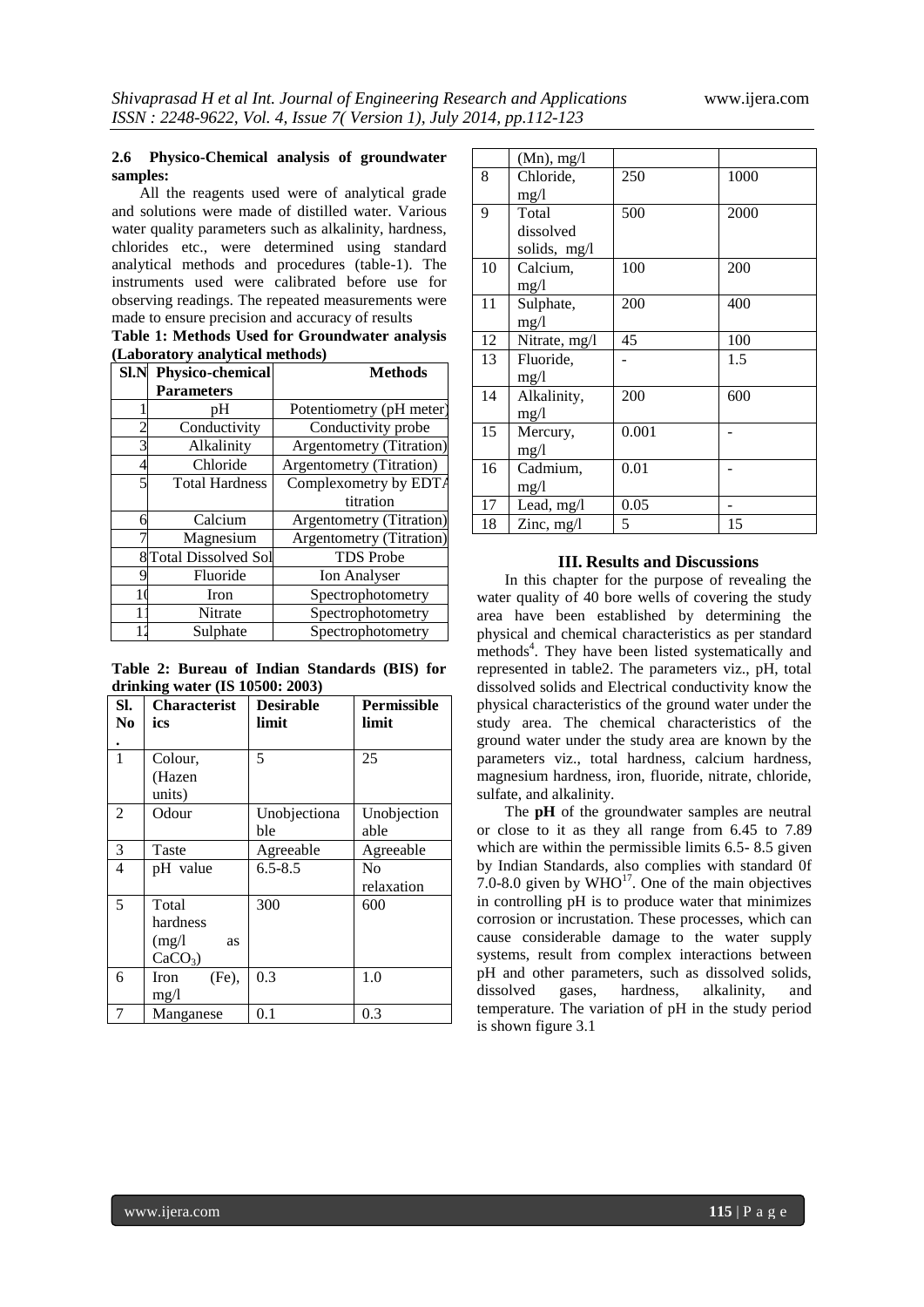

**Figure 3.1:** pH- Hydrogen ion concentration variations during the study period

The **Conductivity** of the groundwater in Sugar town, Mandya city ranges from 585-1109μs/cm. Conductivity itself is not a human or aquatic health concern, but because it is easily measured, it can serve as an indicator of other water quality problems. Water with high mineral content tends to have higher conductivity, which is a general indication of high dissolved solid concentration of the water $\overline{10}$ . Therefore, conductivity measurements can be used as a quick way to locate potential water quality problems. The variation of Electrical conductivity in the study period is shown figure 3.

**Total dissolved solids** level in ground water is 359-665 mg/L which exceeds the permissible limit of 500 mg/L as per Indian standards and 1000 mg/l as per WHO Standards. The term total dissolved solids refer mainly to the inorganic substances that are dissolved in water. The effects of TDS on drinking water quality depend on the levels of its individual components; excessive hardness, taste, mineral depositions and corrosion are common properties of highly mineralized water.

The variation of total dissolved solids in the study period is shown figure 3.2.



**Figure 3.2:** EC- Electrical conductivity, TDS- Total dissolved solids concentration variations during the study period

**Total Hardness** varies from 255-410 mg/l as CaCO3. The hardness values for the study area are

found to be hard for almost all locations and determined to fall higher edge of the desirable limit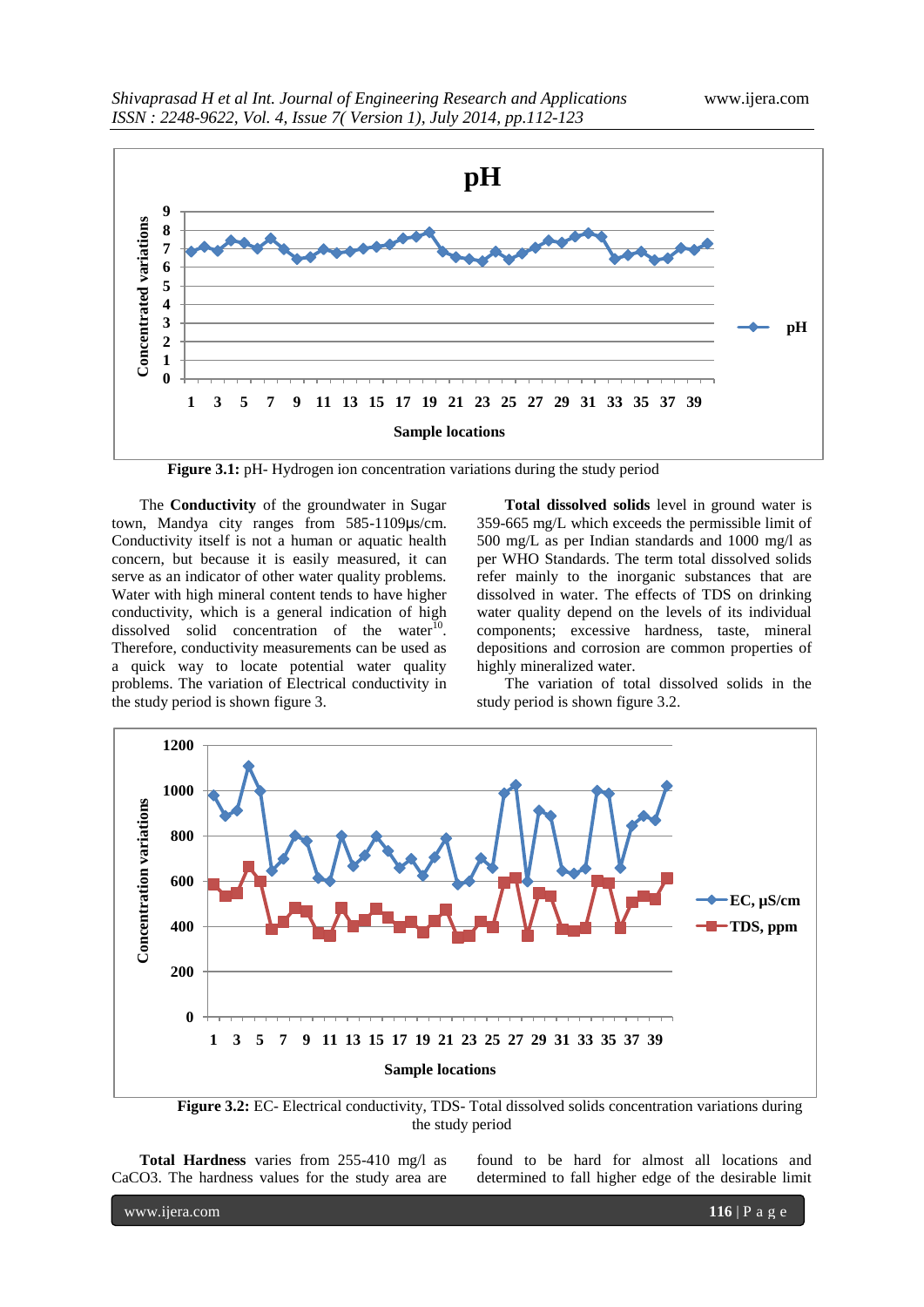of WHO specification and Indian standards. According to Sawyer and McCarty"s classification for hardness, water samples collected from study area are falls under the hard class 28.21%. The variation of total alkalinity and total hardness in the study period is shown figure 3.3. Hardness is caused by polyvalent metallic ions dissolved in water, which in natural water are principally magnesium and calcium. So the adverse effects of such hard water are i. Soap consumption by hard water cause economic loss to water, ii. MgSO4 has laxative effects in person unaccustomed to it, iii. precipitation by hard water adhere to the surface of tubs and sinks and may stain clothing, dishes and other items<sup>1</sup>

**Table-3:** Classification of water based on hardness by Sawyer and McCarthy

| <b>Hardness</b><br>as<br>CaCO <sub>3</sub> (mg/l) | <b>Water quality</b> | Percent |
|---------------------------------------------------|----------------------|---------|
| $0 - 75$                                          | Soft                 | 10.26   |
| 75-150                                            | Moderately<br>hard   | 33.33   |
| 150-300                                           | Hard                 | 28.21   |
| Above 300                                         | Very hard            | 28.21   |

**Alkalinity** of the samples are in the range of 352-465 mg/L. The alkalinity levels of all the water samples are high thus, resisting acidification of the groundwater samples. The variation of total alkalinity and total hardness in the study period is shown figure 4



**Figure 4:** TH- Total Hardness, TA- Total Alkalinity variations during the study period

The presence of calcium in water results from its passage through the deposits of limestone, dolomite, gypsum and other calcium bearing rocks. Calcium contributes to the total hardness of water and is an important micro nutrient in aquatic environment. Small concentrations of calcium carbonate prevent corrosion of metal pipes by laying down a protective coating. But increased concentration of calcium precipitates on heating to form harmful scales in boilers, pipes and utensils. As per BIS and WHO standards, the permissible limit for calcium is 200 mg/l. In the present study, the groundwater samples have calcium concentration varying from 48-84.8 mg/l. Variation of calcium in the study area is shown in the figure 5

Magnesium is one of the abundant elements in the earth's crust, It is found in all natural waters and its source lies in rocks. It is an important element contributing to hardness and a necessary constituent of chlorophyll. High concentrations of magnesium reduce utility of water for domestic use, while a concentration above 500mg/l imparts an unpleasant taste to water and renders it unfit for drinking. As per IS 10500: (2003), the desirable limit of magnesium is 30 mg/l and permissible limit is 100 mg/l. In the present study, the groundwater samples have magnesium concentration varying from 32.80-52.08 mg/l. Variations of Magnesium in the study area is shown in the figure 5.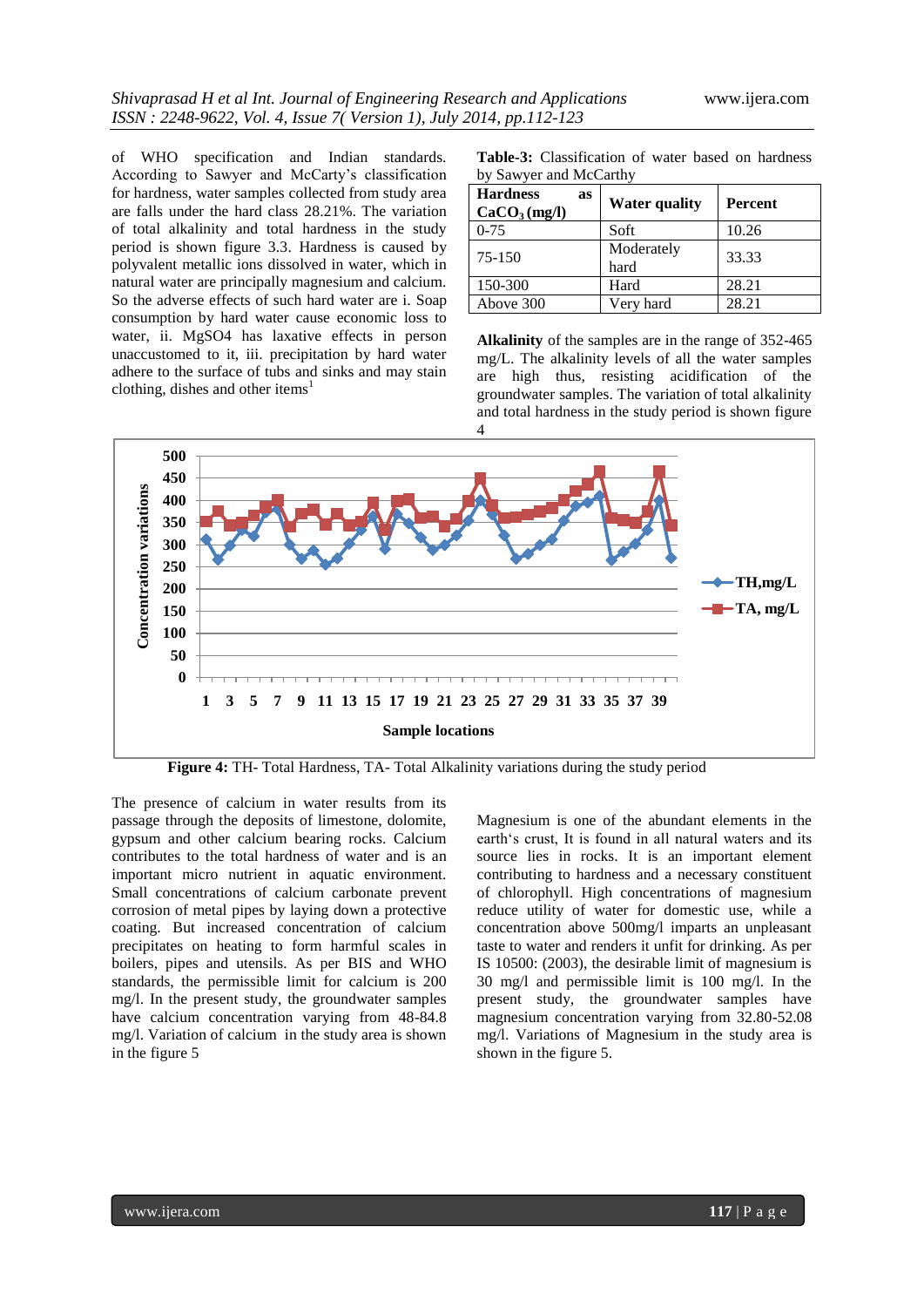

**Figure 5:** Ca- Calcium, Mg- Magnesium variations during the study period

**Chloride** present in ground water samples are in the range of 80.12-120.12 mg/l, which exceeds the permissible limit of 250 mg/l as per Indian standards as well as WHO Standards and this obviously affects the taste of the water. Similarly study of Chemical characteristics of groundwater in and around Sugar town, Mandya city chloride content is beyond the permissible  $\lim_{x \to 4} t^{24}$ . This occurs may be due to saline water intrusion. Chloride is a widely distributed element in all types of rocks in one or the other form. Its affinity towards sodium is high. Therefore, its concentration is high in ground waters, where the temperature is high and rainfall is less. Soil porosity

and permeability also has a key role in building up the chlorides concentration<sup>17.</sup> The variation of Chlorides in the study period is shown figure 6

**Sulphate** concentration in collected groundwater samples is ranged from 69.1-183 mg/l as in the permissible limit of 200mg/l as per Indian standards and 250mg/l as per WHO Standards. Health concerns regarding sulphate in drinking water have been raised because of reports that diarrhoea may be associated with the ingestion of water containing high levels of sulphate. The variation of Sulphate in the study period is shown figure 6



**Figure 6:** Cl- Chloride, SO<sub>4</sub>- Sulphate variations during the study period

In the groundwater of Sugar town, Mandya City, **Nitrate** is varies from 6.20-8.45 mg/l which complies with the permissible limit of 45 mg/l as per Indian standards and 50 mg/L as per WHO Standards.

Nitrates themselves are relatively non-toxic. Nitrogen essential component of amino acids, and therefore all proteins and nucleic acids, and therefore needed for all cell division and reproduction. The formation of

www.ijera.com **118** | P a g e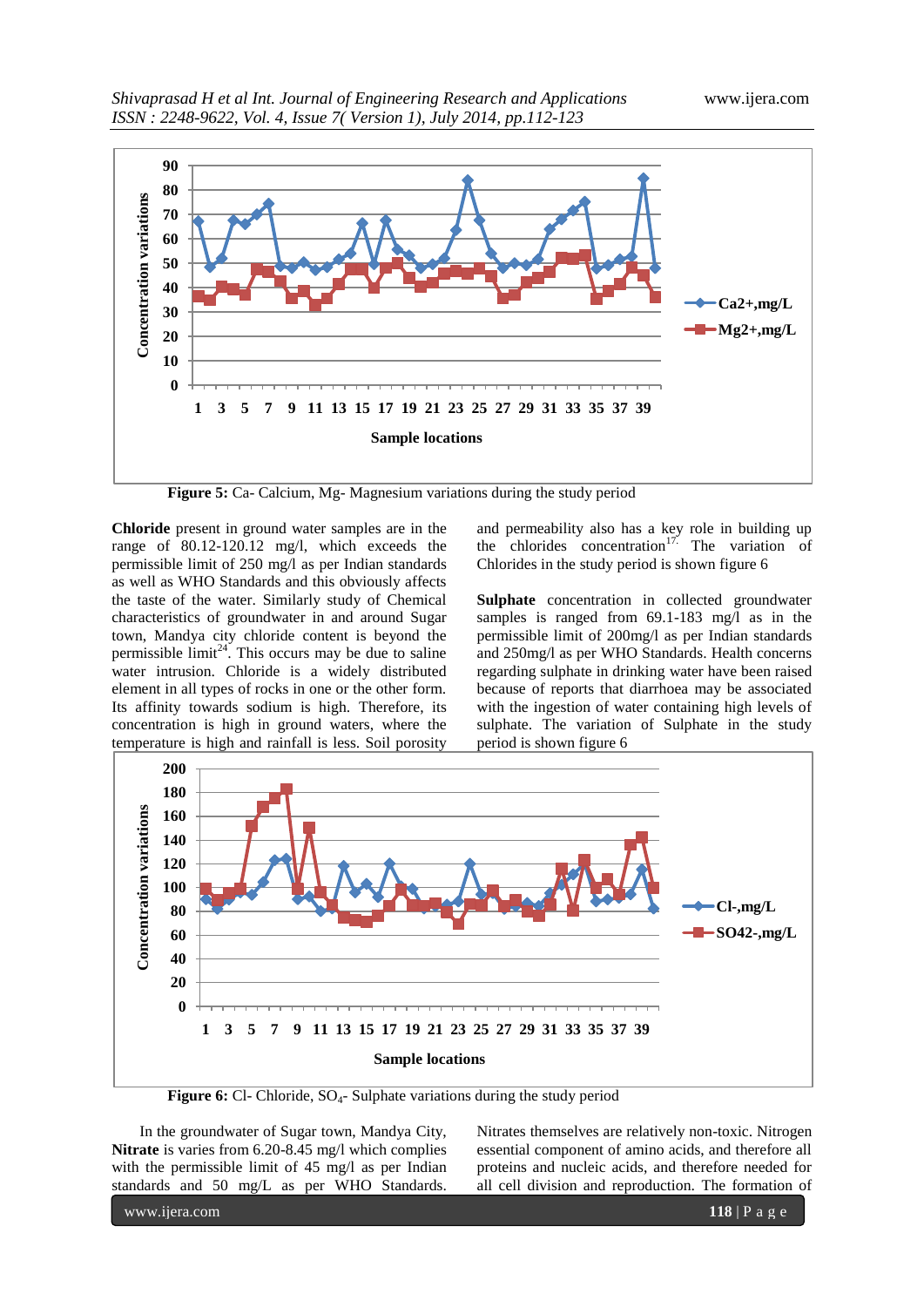nitrates is an integral part of the nitrogen cycle in our environment. Nitrate levels above  $45 \text{ mg/l}$  NO<sub>3</sub> may cause methemoglobinemia (Blue baby disease) in infants .Sources of nitrate contamination in Sugar town, Mandya city may include septic tanks and

municipal sewage treatment systems. The ability of nitrate to enter well water depends on the type of soil and bedrock present, and on the depth and construction of the well<sup>13</sup>. The variation of Nitrate in the study period is shown figure7



**Figure 7:** NO<sub>3</sub>- Nitrate variations during the study period

The levels of **Flouride** in the groundwater samples ranged from 0.60-0.72 mg/l which are within the permissible limit of 1 mg/l as per Indian standards as well as WHO Standards.

The variation of fluoride is dependent on a variety of factors such as amount of soluble and insoluble fluoride in source rocks, the duration of contact of water with rocks and soil temperature, rainfall, oxidation- reduction process $^{12}$ . The presence of small quantities of fluoride in drinking water may prevent tooth decay. Fluoride is poisonous at high levels, and while dental fluorosis is easily recognized, skeletal damage may not be clinically obvious until advanced stages have occurred. Often, ground waters will contain more than 1.0 ppm, and in these cases, the water should probably be deflouridated for drinking. The variation of Fluoride in the study period is shown figure 8

**Iron** concentration of groundwater samples in the study area are varies from 0.32-0.56 mg/L and The Bureau of Indian Standards has recommended 0.3 mg/l as the desirable limit and 1.0 mg/L as the maximum permissible limit for iron in drinking water (BIS, 1991). Hence it is within the permissible limit. The ground water samples exhibited high Iron contamination which is an indication of the presence ferrous salts that precipitate as insoluble ferric hydroxide and settles out as rusty silt. High concentration of iron is may contributed by industrial estate located at the sampling site, Iron is an essential element in human nutrition**.** Toxic effects have resulted from the ingestion of large quantities of iron, but there is no evidence to indicate that concentrations of iron commonly present in food or drinking water constitute any hazard to human health. At concentrations above 0.3 mg/l, iron can stain laundry and plumbing fixtures and cause undesirable tastes. Iron may also promote the growth of certain microorganisms, leading to the deposition of a slimy coat in  $\text{pipping}^{14}$ . The variation of Iron in the study period is shown figure 8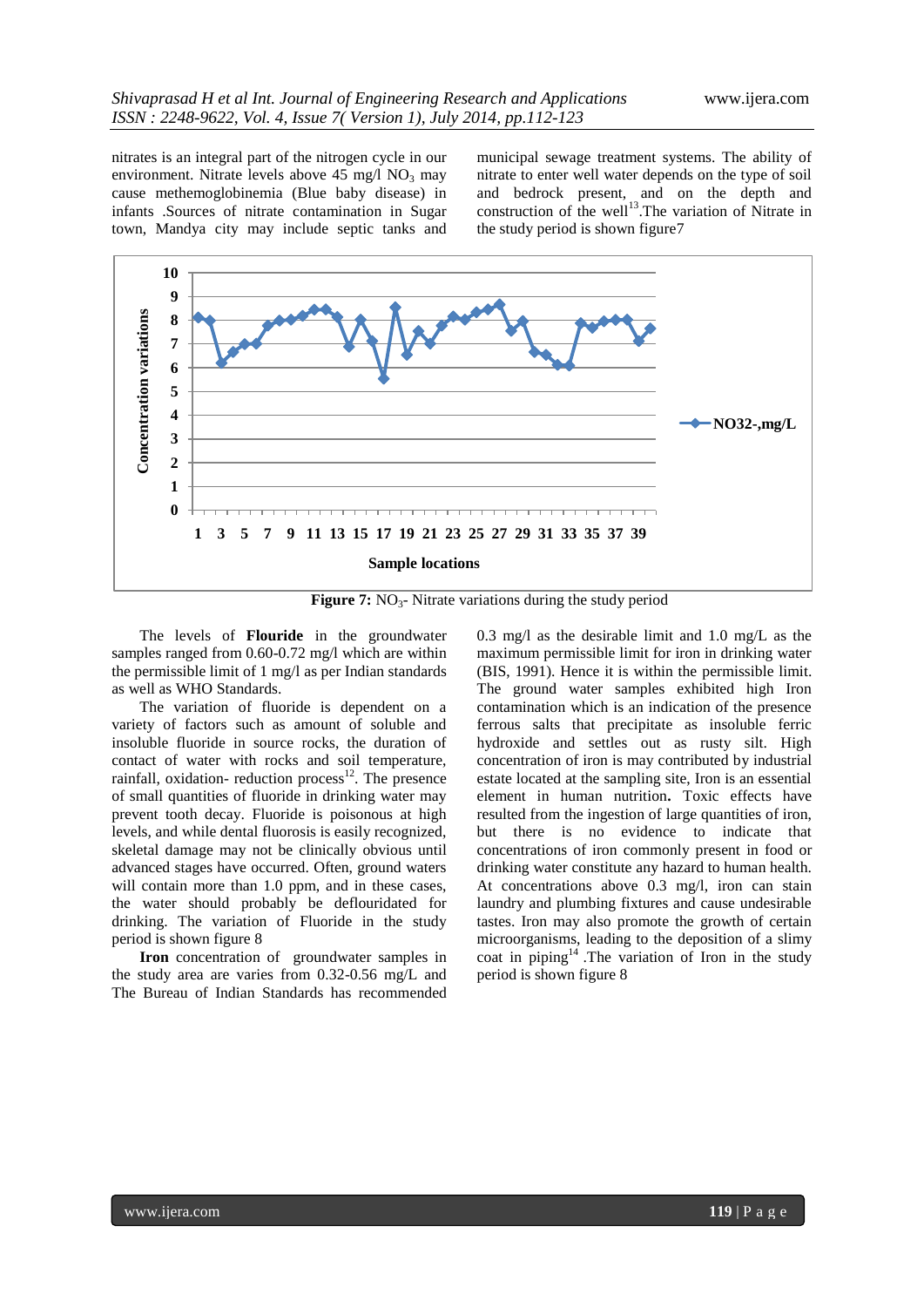

**Figure 8:** F- Fluoride, Fe- Iron variations during study period **Table-4:** Comparison of groundwater quality with drinking water standards, Indian and WHO

| Parameters                                     | Indian Standard | Percentage compliance | WHO Standard |
|------------------------------------------------|-----------------|-----------------------|--------------|
| pH                                             | $6.5 - 8.5$     | 100                   | $7.0 - 8.0$  |
| TH, mg/L                                       | 300             | 100                   | 100          |
| $\overline{\text{Ca}^{2+},\text{mg}/\text{L}}$ | 75              | $\theta$              | 75           |
| $\overline{\text{Mg}^{2+},\text{mg/L}}$        | 30              | 100                   | 30           |
| $Cl^{\cdot}$ , mg/L                            | 250             | 100                   | 250          |
| TDS, ppm                                       | 500             | 100                   | 1000         |
| Fe, $mg/L$                                     | 0.3             | 83                    | 0.1          |
| F, mg/L                                        | 1.0             | 100                   | 1.0          |
| $NO_3^2$ , mg/L                                | 45              | 100                   | 50           |
| $SO_4^2$ , mg/L                                | 200             | 100                   | 250          |
| TA, mg/L                                       | 200             | 100                   |              |

Table 5 : Groundwater physico-chemical characteristics of Sugar town, Mandya city

| <b>Sample</b>  | pН            | EC        | <b>TDS</b> | $P1$ y $P2$<br><b>TH</b> | $Ca^{2+}$ | $\overline{\text{Mg}^{2+}}$ | $CI$  | TA   | ar enaraeteristics or Bugar to Mi, manufa en j<br>$\mathbf{F}$ | Fe   | NO <sub>3</sub> <sup>2</sup> | $SO_4^2$ |
|----------------|---------------|-----------|------------|--------------------------|-----------|-----------------------------|-------|------|----------------------------------------------------------------|------|------------------------------|----------|
| no             |               | $\mu$ s/c | ppm        | mg/l                     | mg/l      | mg/l                        | mg/l  | mg/l | mg/l                                                           | mg/l | mg/l                         | mg/l     |
|                |               | m         |            |                          |           |                             |       |      |                                                                |      |                              |          |
| B1             | 6.85          | 979       | 587        | 312                      | 67.2      | 36.48                       | 90.12 | 352  | 0.69                                                           | 0.56 | 8.11                         | 98.9     |
| B2             | 7.11          | 888       | 533        | 266                      | 48.4      | 34.8                        | 82.01 | 376  | 0.6                                                            | 0.37 | 7.98                         | 89.5     |
| B <sub>3</sub> | 6.89          | 912       | 547        | 298                      | 52        | 40.32                       | 89.87 | 344  | 0.65                                                           | 0.44 | 6.2                          | 95.3     |
| <b>B</b> 4     | 7.45          | 1109      | 665        | 333                      | 67.6      | 39.36                       | 95.85 | 349  | 0.67                                                           | 0.52 | 6.66                         | 98.7     |
| B <sub>5</sub> | 7.32          | 998       | 599        | 319                      | 66        | 36.96                       | 93.84 | 366  | 0.66                                                           | 0.56 | 6.99                         | 152      |
|                |               |           |            |                          |           |                             | 104.5 | 385  |                                                                |      |                              |          |
| <b>B6</b>      | 7.01          | 645       | 387        | 373                      | 70        | 47.52                       | 8     |      | 0.69                                                           | 0.38 | 7.01                         | 168      |
| B7             | 7.56          | 698       | 419        | 380                      | 74.4      | 46.56                       | 123   | 400  | 0.7                                                            | 0.42 | 7.77                         | 175      |
| B8             | 6.98          | 801       | 481        | 300                      | 48.8      | 42.72                       | 124.2 | 340  | 0.6                                                            | 0.56 | 7.98                         | 183      |
| <b>B9</b>      | 6.45          | 777       | 466        | 268                      | 48        | 35.52                       | 90.14 | 370  | 0.62                                                           | 0.5  | 8.02                         | 98.7     |
| <b>B10</b>     | 6.55          | 613       | 368        | 287                      | 50.4      | 38.64                       | 92.42 | 379  | 0.64                                                           | 0.48 | 8.18                         | 150.6    |
| <b>B11</b>     | 6.98          | 599       | 359        | 255                      | 47.2      | 32.88                       | 80.12 | 345  | 0.67                                                           | 0.42 | 8.44                         | 95.8     |
| <b>B12</b>     | 6.77          | 800       | 480        | 269                      | 48.4      | 35.52                       | 82.32 | 370  | 0.7                                                            | 0.32 | 8.45                         | 85.2     |
| <b>B</b> 13    | 6.85          | 666       | 400        | 302                      | 51.6      | 41.52                       | 118.2 | 344  | 0.68                                                           | 0.38 | 8.13                         | 74.5     |
|                | www.ijera.com |           |            |                          |           |                             |       |      |                                                                |      | $120$   P a g e              |          |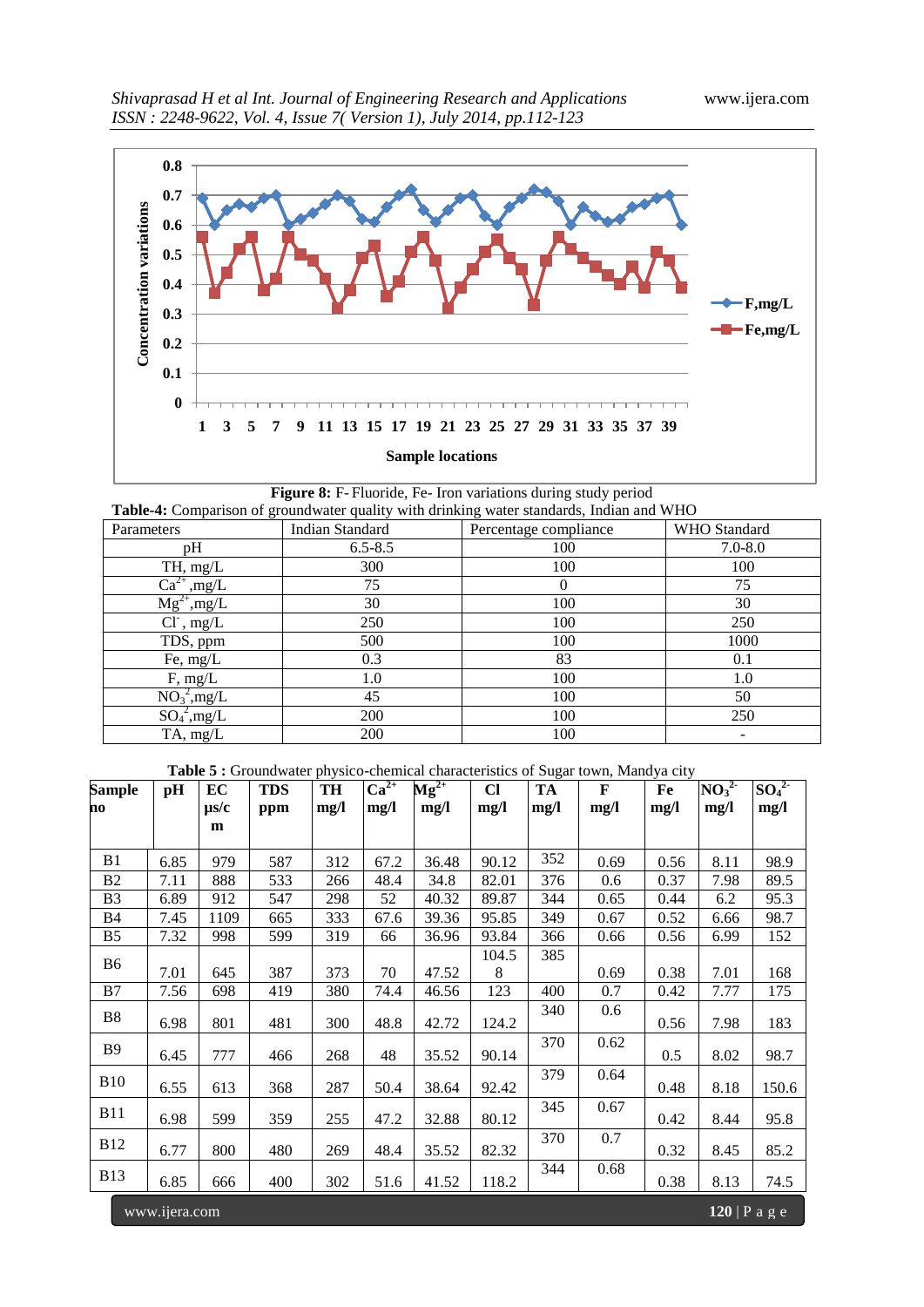*Shivaprasad H et al Int. Journal of Engineering Research and Applications* www.ijera.com *ISSN : 2248-9622, Vol. 4, Issue 7( Version 1), July 2014, pp.112-123*

| 352<br>0.62<br><b>B14</b><br>7.01<br>95.84<br>72.6<br>713<br>428<br>333<br>54<br>47.52<br>0.49<br>6.88<br>395<br>0.61<br><b>B15</b><br>70.9<br>7.11<br>798<br>479<br>364<br>66.4<br>47.52<br>103.1<br>0.53<br>8.02<br>333<br>0.66<br><b>B16</b><br>7.23<br>733<br>290<br>49.6<br>39.84<br>91.9<br>76.2<br>440<br>0.36<br>7.12<br>399<br>0.7<br><b>B17</b><br>48<br>7.56<br>658<br>395<br>369<br>120.2<br>5.54<br>84.6<br>67.6<br>0.41<br>0.72<br>402<br><b>B18</b><br>98<br>7.65<br>698<br>419<br>348<br>50.16<br>0.51<br>55.6<br>101<br>8.54<br>360<br>0.65<br><b>B19</b><br>7.89<br>623<br>53.2<br>43.92<br>98.89<br>85.1<br>374<br>316<br>0.56<br>6.54<br>48<br>0.61<br>82.28<br><b>B20</b><br>6.85<br>705<br>423<br>288<br>40.32<br>364<br>0.48<br>84.6<br>7.54<br>84.32<br>49.6<br>0.65<br><b>B21</b><br>6.55<br>789<br>299<br>473<br>42<br>342<br>0.32<br>7.01<br>86.8<br>52<br>0.69<br>85.58<br><b>B22</b><br>6.45<br>585<br>45.84<br>358<br>0.39<br>79.3<br>351<br>321<br>7.77<br>88.25<br>0.7<br>63.6<br><b>B23</b><br>6.33<br>599<br>359<br>354<br>46.8<br>398<br>0.45<br>69.1<br>8.15<br>84<br>120<br>0.63<br><b>B24</b><br>6.85<br>45.6<br>450<br>86.2<br>701<br>421<br>400<br>0.51<br>8.02<br>67.6<br>94.25<br>0.6<br><b>B25</b><br>389<br>6.42<br>658<br>395<br>368<br>47.76<br>0.55<br>84.9<br>8.33<br>54<br>95.25<br>0.66<br><b>B26</b><br>988<br>44.64<br>0.49<br>6.75<br>593<br>321<br>360<br>8.45<br>97.34<br>48<br>82.01<br>0.69<br><b>B27</b><br>7.06<br>1025<br>268<br>362<br>84.5<br>615<br>35.52<br>0.45<br>8.66<br>50<br>84.23<br>0.72<br><b>B28</b><br>598<br>359<br>279<br>89.2<br>7.45<br>36.96<br>368<br>0.33<br>7.55<br>49.2<br>0.71<br>86.96<br><b>B29</b><br>912<br>299<br>42.24<br>375<br>79.8<br>7.33<br>547<br>0.48<br>7.96<br>0.68<br>51.6<br>84.36<br><b>B30</b><br>888<br>312<br>43.92<br>382<br>76.2<br>7.66<br>533<br>0.56<br>6.66<br>64<br>95.25<br>0.6<br><b>B31</b><br>7.84<br>645<br>387<br>354<br>400<br>85.6<br>46.56<br>0.52<br>6.54<br>68<br>102.3<br>0.66<br><b>B32</b><br>633<br>380<br>387<br>52.08<br>421<br>7.65<br>0.49<br>6.12<br>116<br>71.6<br>111.1<br>0.63<br><b>B33</b><br>80.35<br>6.45<br>655<br>393<br>395<br>51.84<br>435<br>0.46<br>6.09<br>120.2<br>75.2<br>0.61<br><b>B34</b><br>1000<br>53.28<br>0.43<br>7.87<br>123<br>6.66<br>600<br>410<br>465<br>47.8<br>88.25<br>0.62<br><b>B35</b><br>987<br>6.85<br>35.28<br>7.68<br>99.8<br>592<br>265<br>360<br>0.4<br>49.2<br>89.98<br>0.66<br><b>B36</b><br>38.64<br>6.39<br>658<br>394<br>284<br>355<br>7.95<br>0.46<br>106.8<br>51.6<br>91.25<br>0.67<br><b>B37</b><br>6.49<br>845<br>507<br>41.52<br>350<br>8.01<br>302<br>0.39<br>94.12<br>52.8<br><b>B38</b><br>7.04<br>888<br>533<br>333<br>48.24<br>94.25<br>375<br>0.51<br>0.69<br>8.02<br>136<br><b>B39</b><br>6.94<br>521<br>84.8<br>45.12<br>115.2<br>0.7<br>7.12<br>142<br>869<br>400<br>465<br>0.48<br>82.25<br>7.28<br>613<br>270<br>48<br>36<br>343<br>7.65<br>99.89<br><b>B40</b><br>1021<br>0.6<br>0.39<br>Where <b>D</b> indicates here well water |  |  |  |  |  |  |  |
|-------------------------------------------------------------------------------------------------------------------------------------------------------------------------------------------------------------------------------------------------------------------------------------------------------------------------------------------------------------------------------------------------------------------------------------------------------------------------------------------------------------------------------------------------------------------------------------------------------------------------------------------------------------------------------------------------------------------------------------------------------------------------------------------------------------------------------------------------------------------------------------------------------------------------------------------------------------------------------------------------------------------------------------------------------------------------------------------------------------------------------------------------------------------------------------------------------------------------------------------------------------------------------------------------------------------------------------------------------------------------------------------------------------------------------------------------------------------------------------------------------------------------------------------------------------------------------------------------------------------------------------------------------------------------------------------------------------------------------------------------------------------------------------------------------------------------------------------------------------------------------------------------------------------------------------------------------------------------------------------------------------------------------------------------------------------------------------------------------------------------------------------------------------------------------------------------------------------------------------------------------------------------------------------------------------------------------------------------------------------------------------------------------------------------------------------------------------------------------------------------------------------------------------------------------------------------------------------------------------------------------------------------------------------------------------------------------------------------------------------------------------------------------------------------------------------------------------------------------------------------------------------------------------------------------------------------------------------------------------------------------------------------------------|--|--|--|--|--|--|--|
|                                                                                                                                                                                                                                                                                                                                                                                                                                                                                                                                                                                                                                                                                                                                                                                                                                                                                                                                                                                                                                                                                                                                                                                                                                                                                                                                                                                                                                                                                                                                                                                                                                                                                                                                                                                                                                                                                                                                                                                                                                                                                                                                                                                                                                                                                                                                                                                                                                                                                                                                                                                                                                                                                                                                                                                                                                                                                                                                                                                                                                     |  |  |  |  |  |  |  |
|                                                                                                                                                                                                                                                                                                                                                                                                                                                                                                                                                                                                                                                                                                                                                                                                                                                                                                                                                                                                                                                                                                                                                                                                                                                                                                                                                                                                                                                                                                                                                                                                                                                                                                                                                                                                                                                                                                                                                                                                                                                                                                                                                                                                                                                                                                                                                                                                                                                                                                                                                                                                                                                                                                                                                                                                                                                                                                                                                                                                                                     |  |  |  |  |  |  |  |
|                                                                                                                                                                                                                                                                                                                                                                                                                                                                                                                                                                                                                                                                                                                                                                                                                                                                                                                                                                                                                                                                                                                                                                                                                                                                                                                                                                                                                                                                                                                                                                                                                                                                                                                                                                                                                                                                                                                                                                                                                                                                                                                                                                                                                                                                                                                                                                                                                                                                                                                                                                                                                                                                                                                                                                                                                                                                                                                                                                                                                                     |  |  |  |  |  |  |  |
|                                                                                                                                                                                                                                                                                                                                                                                                                                                                                                                                                                                                                                                                                                                                                                                                                                                                                                                                                                                                                                                                                                                                                                                                                                                                                                                                                                                                                                                                                                                                                                                                                                                                                                                                                                                                                                                                                                                                                                                                                                                                                                                                                                                                                                                                                                                                                                                                                                                                                                                                                                                                                                                                                                                                                                                                                                                                                                                                                                                                                                     |  |  |  |  |  |  |  |
|                                                                                                                                                                                                                                                                                                                                                                                                                                                                                                                                                                                                                                                                                                                                                                                                                                                                                                                                                                                                                                                                                                                                                                                                                                                                                                                                                                                                                                                                                                                                                                                                                                                                                                                                                                                                                                                                                                                                                                                                                                                                                                                                                                                                                                                                                                                                                                                                                                                                                                                                                                                                                                                                                                                                                                                                                                                                                                                                                                                                                                     |  |  |  |  |  |  |  |
|                                                                                                                                                                                                                                                                                                                                                                                                                                                                                                                                                                                                                                                                                                                                                                                                                                                                                                                                                                                                                                                                                                                                                                                                                                                                                                                                                                                                                                                                                                                                                                                                                                                                                                                                                                                                                                                                                                                                                                                                                                                                                                                                                                                                                                                                                                                                                                                                                                                                                                                                                                                                                                                                                                                                                                                                                                                                                                                                                                                                                                     |  |  |  |  |  |  |  |
|                                                                                                                                                                                                                                                                                                                                                                                                                                                                                                                                                                                                                                                                                                                                                                                                                                                                                                                                                                                                                                                                                                                                                                                                                                                                                                                                                                                                                                                                                                                                                                                                                                                                                                                                                                                                                                                                                                                                                                                                                                                                                                                                                                                                                                                                                                                                                                                                                                                                                                                                                                                                                                                                                                                                                                                                                                                                                                                                                                                                                                     |  |  |  |  |  |  |  |
|                                                                                                                                                                                                                                                                                                                                                                                                                                                                                                                                                                                                                                                                                                                                                                                                                                                                                                                                                                                                                                                                                                                                                                                                                                                                                                                                                                                                                                                                                                                                                                                                                                                                                                                                                                                                                                                                                                                                                                                                                                                                                                                                                                                                                                                                                                                                                                                                                                                                                                                                                                                                                                                                                                                                                                                                                                                                                                                                                                                                                                     |  |  |  |  |  |  |  |
|                                                                                                                                                                                                                                                                                                                                                                                                                                                                                                                                                                                                                                                                                                                                                                                                                                                                                                                                                                                                                                                                                                                                                                                                                                                                                                                                                                                                                                                                                                                                                                                                                                                                                                                                                                                                                                                                                                                                                                                                                                                                                                                                                                                                                                                                                                                                                                                                                                                                                                                                                                                                                                                                                                                                                                                                                                                                                                                                                                                                                                     |  |  |  |  |  |  |  |
|                                                                                                                                                                                                                                                                                                                                                                                                                                                                                                                                                                                                                                                                                                                                                                                                                                                                                                                                                                                                                                                                                                                                                                                                                                                                                                                                                                                                                                                                                                                                                                                                                                                                                                                                                                                                                                                                                                                                                                                                                                                                                                                                                                                                                                                                                                                                                                                                                                                                                                                                                                                                                                                                                                                                                                                                                                                                                                                                                                                                                                     |  |  |  |  |  |  |  |
|                                                                                                                                                                                                                                                                                                                                                                                                                                                                                                                                                                                                                                                                                                                                                                                                                                                                                                                                                                                                                                                                                                                                                                                                                                                                                                                                                                                                                                                                                                                                                                                                                                                                                                                                                                                                                                                                                                                                                                                                                                                                                                                                                                                                                                                                                                                                                                                                                                                                                                                                                                                                                                                                                                                                                                                                                                                                                                                                                                                                                                     |  |  |  |  |  |  |  |
|                                                                                                                                                                                                                                                                                                                                                                                                                                                                                                                                                                                                                                                                                                                                                                                                                                                                                                                                                                                                                                                                                                                                                                                                                                                                                                                                                                                                                                                                                                                                                                                                                                                                                                                                                                                                                                                                                                                                                                                                                                                                                                                                                                                                                                                                                                                                                                                                                                                                                                                                                                                                                                                                                                                                                                                                                                                                                                                                                                                                                                     |  |  |  |  |  |  |  |
|                                                                                                                                                                                                                                                                                                                                                                                                                                                                                                                                                                                                                                                                                                                                                                                                                                                                                                                                                                                                                                                                                                                                                                                                                                                                                                                                                                                                                                                                                                                                                                                                                                                                                                                                                                                                                                                                                                                                                                                                                                                                                                                                                                                                                                                                                                                                                                                                                                                                                                                                                                                                                                                                                                                                                                                                                                                                                                                                                                                                                                     |  |  |  |  |  |  |  |
|                                                                                                                                                                                                                                                                                                                                                                                                                                                                                                                                                                                                                                                                                                                                                                                                                                                                                                                                                                                                                                                                                                                                                                                                                                                                                                                                                                                                                                                                                                                                                                                                                                                                                                                                                                                                                                                                                                                                                                                                                                                                                                                                                                                                                                                                                                                                                                                                                                                                                                                                                                                                                                                                                                                                                                                                                                                                                                                                                                                                                                     |  |  |  |  |  |  |  |
|                                                                                                                                                                                                                                                                                                                                                                                                                                                                                                                                                                                                                                                                                                                                                                                                                                                                                                                                                                                                                                                                                                                                                                                                                                                                                                                                                                                                                                                                                                                                                                                                                                                                                                                                                                                                                                                                                                                                                                                                                                                                                                                                                                                                                                                                                                                                                                                                                                                                                                                                                                                                                                                                                                                                                                                                                                                                                                                                                                                                                                     |  |  |  |  |  |  |  |
|                                                                                                                                                                                                                                                                                                                                                                                                                                                                                                                                                                                                                                                                                                                                                                                                                                                                                                                                                                                                                                                                                                                                                                                                                                                                                                                                                                                                                                                                                                                                                                                                                                                                                                                                                                                                                                                                                                                                                                                                                                                                                                                                                                                                                                                                                                                                                                                                                                                                                                                                                                                                                                                                                                                                                                                                                                                                                                                                                                                                                                     |  |  |  |  |  |  |  |
|                                                                                                                                                                                                                                                                                                                                                                                                                                                                                                                                                                                                                                                                                                                                                                                                                                                                                                                                                                                                                                                                                                                                                                                                                                                                                                                                                                                                                                                                                                                                                                                                                                                                                                                                                                                                                                                                                                                                                                                                                                                                                                                                                                                                                                                                                                                                                                                                                                                                                                                                                                                                                                                                                                                                                                                                                                                                                                                                                                                                                                     |  |  |  |  |  |  |  |
|                                                                                                                                                                                                                                                                                                                                                                                                                                                                                                                                                                                                                                                                                                                                                                                                                                                                                                                                                                                                                                                                                                                                                                                                                                                                                                                                                                                                                                                                                                                                                                                                                                                                                                                                                                                                                                                                                                                                                                                                                                                                                                                                                                                                                                                                                                                                                                                                                                                                                                                                                                                                                                                                                                                                                                                                                                                                                                                                                                                                                                     |  |  |  |  |  |  |  |
|                                                                                                                                                                                                                                                                                                                                                                                                                                                                                                                                                                                                                                                                                                                                                                                                                                                                                                                                                                                                                                                                                                                                                                                                                                                                                                                                                                                                                                                                                                                                                                                                                                                                                                                                                                                                                                                                                                                                                                                                                                                                                                                                                                                                                                                                                                                                                                                                                                                                                                                                                                                                                                                                                                                                                                                                                                                                                                                                                                                                                                     |  |  |  |  |  |  |  |
|                                                                                                                                                                                                                                                                                                                                                                                                                                                                                                                                                                                                                                                                                                                                                                                                                                                                                                                                                                                                                                                                                                                                                                                                                                                                                                                                                                                                                                                                                                                                                                                                                                                                                                                                                                                                                                                                                                                                                                                                                                                                                                                                                                                                                                                                                                                                                                                                                                                                                                                                                                                                                                                                                                                                                                                                                                                                                                                                                                                                                                     |  |  |  |  |  |  |  |
|                                                                                                                                                                                                                                                                                                                                                                                                                                                                                                                                                                                                                                                                                                                                                                                                                                                                                                                                                                                                                                                                                                                                                                                                                                                                                                                                                                                                                                                                                                                                                                                                                                                                                                                                                                                                                                                                                                                                                                                                                                                                                                                                                                                                                                                                                                                                                                                                                                                                                                                                                                                                                                                                                                                                                                                                                                                                                                                                                                                                                                     |  |  |  |  |  |  |  |
|                                                                                                                                                                                                                                                                                                                                                                                                                                                                                                                                                                                                                                                                                                                                                                                                                                                                                                                                                                                                                                                                                                                                                                                                                                                                                                                                                                                                                                                                                                                                                                                                                                                                                                                                                                                                                                                                                                                                                                                                                                                                                                                                                                                                                                                                                                                                                                                                                                                                                                                                                                                                                                                                                                                                                                                                                                                                                                                                                                                                                                     |  |  |  |  |  |  |  |
|                                                                                                                                                                                                                                                                                                                                                                                                                                                                                                                                                                                                                                                                                                                                                                                                                                                                                                                                                                                                                                                                                                                                                                                                                                                                                                                                                                                                                                                                                                                                                                                                                                                                                                                                                                                                                                                                                                                                                                                                                                                                                                                                                                                                                                                                                                                                                                                                                                                                                                                                                                                                                                                                                                                                                                                                                                                                                                                                                                                                                                     |  |  |  |  |  |  |  |
|                                                                                                                                                                                                                                                                                                                                                                                                                                                                                                                                                                                                                                                                                                                                                                                                                                                                                                                                                                                                                                                                                                                                                                                                                                                                                                                                                                                                                                                                                                                                                                                                                                                                                                                                                                                                                                                                                                                                                                                                                                                                                                                                                                                                                                                                                                                                                                                                                                                                                                                                                                                                                                                                                                                                                                                                                                                                                                                                                                                                                                     |  |  |  |  |  |  |  |
|                                                                                                                                                                                                                                                                                                                                                                                                                                                                                                                                                                                                                                                                                                                                                                                                                                                                                                                                                                                                                                                                                                                                                                                                                                                                                                                                                                                                                                                                                                                                                                                                                                                                                                                                                                                                                                                                                                                                                                                                                                                                                                                                                                                                                                                                                                                                                                                                                                                                                                                                                                                                                                                                                                                                                                                                                                                                                                                                                                                                                                     |  |  |  |  |  |  |  |
|                                                                                                                                                                                                                                                                                                                                                                                                                                                                                                                                                                                                                                                                                                                                                                                                                                                                                                                                                                                                                                                                                                                                                                                                                                                                                                                                                                                                                                                                                                                                                                                                                                                                                                                                                                                                                                                                                                                                                                                                                                                                                                                                                                                                                                                                                                                                                                                                                                                                                                                                                                                                                                                                                                                                                                                                                                                                                                                                                                                                                                     |  |  |  |  |  |  |  |
|                                                                                                                                                                                                                                                                                                                                                                                                                                                                                                                                                                                                                                                                                                                                                                                                                                                                                                                                                                                                                                                                                                                                                                                                                                                                                                                                                                                                                                                                                                                                                                                                                                                                                                                                                                                                                                                                                                                                                                                                                                                                                                                                                                                                                                                                                                                                                                                                                                                                                                                                                                                                                                                                                                                                                                                                                                                                                                                                                                                                                                     |  |  |  |  |  |  |  |
|                                                                                                                                                                                                                                                                                                                                                                                                                                                                                                                                                                                                                                                                                                                                                                                                                                                                                                                                                                                                                                                                                                                                                                                                                                                                                                                                                                                                                                                                                                                                                                                                                                                                                                                                                                                                                                                                                                                                                                                                                                                                                                                                                                                                                                                                                                                                                                                                                                                                                                                                                                                                                                                                                                                                                                                                                                                                                                                                                                                                                                     |  |  |  |  |  |  |  |
|                                                                                                                                                                                                                                                                                                                                                                                                                                                                                                                                                                                                                                                                                                                                                                                                                                                                                                                                                                                                                                                                                                                                                                                                                                                                                                                                                                                                                                                                                                                                                                                                                                                                                                                                                                                                                                                                                                                                                                                                                                                                                                                                                                                                                                                                                                                                                                                                                                                                                                                                                                                                                                                                                                                                                                                                                                                                                                                                                                                                                                     |  |  |  |  |  |  |  |

Where **B** indicates borewell water

#### **Estimation of Water Quality Index (WQI)**

For computing WQI three steps are followed. In the first step, each of the all parameters has been assigned a weight (wi) according to its relative importance in the overall quality of water for drinking purposes (table-7). The maximum weight of 5 has been assigned to the parameter nitrate due to its major importance in water quality assessment. Magnesium which is given the minimum weight of 1 as magnesium by itself may not be harmful. In the

second step, the relative weight (Wi) is computed from the following equation:

$$
w_i = -\frac{wi}{\sum_{i=1}^n wi}
$$

**..…………………….(1)** Where, Wi is the relative weight, wi is the weight of each parameter and n is the number of parameters. Calculated relative weight (Wi) values of each parameter are also given in table-7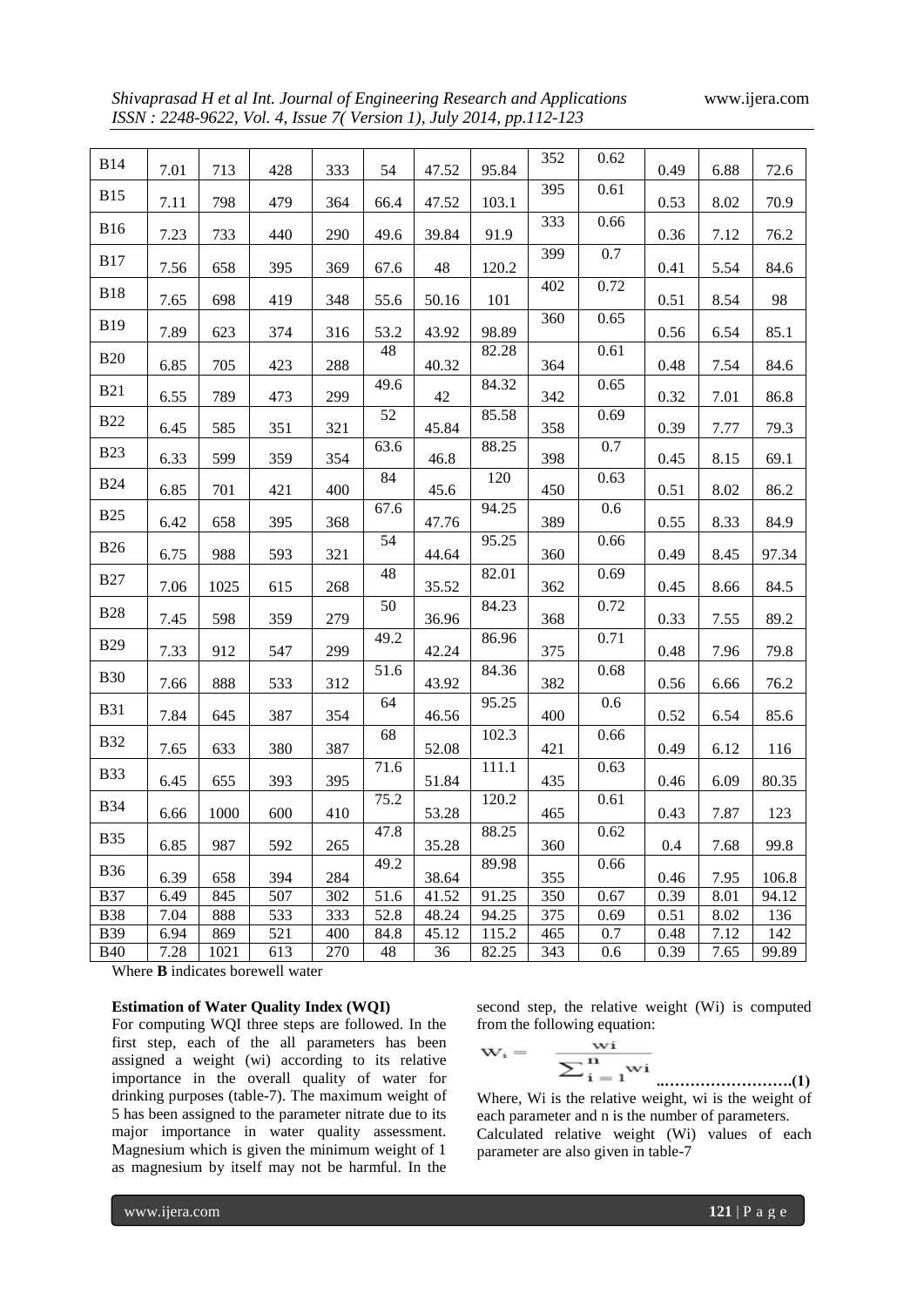In the third step, a quality rating scale (qi) for each parameter is assigned by dividing its concentration of each water sample by its respective standard according to the guideline laid down in the BIS 10500 and the result is multiplied by 100.

$$
q_i = (C_i / S_i) * 100
$$
 (2)

Where, qi is the quality rating,

Ci is the concentration of each chemical parameter of each water sample in mg/l,Si is the sta ndard value for each chemical parameter, mg/l according to the guidelines of BIS (BIS 10500-1991).

For computing the WQI, the sub index SI is first determined for each chemical parameter, which is then used to determine the WQI using the following equation

$$
SI_i = W_i * qi
$$
 \n $\dots$  \n $(3)$ 

**………………………………….(4)** Where, SI**<sup>i</sup>** is the sub index of Ith parameter, q**i** is the rating based on concentration of ith parameter and **n**  is the number of parameter. The computed WQI values are classified into five types and are as shown in table no. 6

| Table 6: Water quality classification based on WQI |  |
|----------------------------------------------------|--|
| $\frac{1}{2}$                                      |  |

| vaiue            |                                  |  |  |  |  |
|------------------|----------------------------------|--|--|--|--|
| <b>WQI Value</b> | <b>Water Quality</b>             |  |  |  |  |
| $50$             | Excellent                        |  |  |  |  |
| 50-100           | Good                             |  |  |  |  |
| 100-200          | Poor                             |  |  |  |  |
| 200-300          | Very poor                        |  |  |  |  |
| >300             | Water Unsuitable for<br>drinking |  |  |  |  |

| SI.<br><b>Nos</b>       | <b>Parameters</b> | <b>Indian</b><br><b>Standards</b> | $\overline{ }$<br>Weightage<br>$(w_i)$ | <b>Relative</b><br>Weight<br>$(W_i)$ | Quantity<br><b>Rating</b> $(q_i)$ | Sub Index $(SI_i)$ |
|-------------------------|-------------------|-----------------------------------|----------------------------------------|--------------------------------------|-----------------------------------|--------------------|
| $\mathbf{1}$            | pH                | $6.5 - 8.5$                       | $\overline{\mathbf{4}}$                | 0.0952                               | 82.47                             | 7.85               |
| $\mathbf{2}$            | $EC, \mu S/cm$    | 2000                              | $\overline{\mathbf{4}}$                | 0.0952                               | 39.19                             | 3.73               |
| 3                       | TDS, ppm          | 500-1500                          | $\overline{\mathbf{4}}$                | 0.0952                               | 23.51                             | 2.23               |
| $\overline{\mathbf{4}}$ | TH, mg/l          | 300-600                           | 3                                      | 0.071                                | 53.7                              | 3.81               |
| 5                       | $Ca^{2+}$ , mg/l  | 75-200                            | $\overline{2}$                         | 0.0476                               | 28.95                             | 1.37               |
| 6                       | $Mg^{2+}$ , mg/l  | 30-100                            | $\boldsymbol{2}$                       | 0.0476                               | 42.6                              | 2.02               |
| 7                       | Fe, mg/l          | $0.3 - 1.0$                       | $\boldsymbol{4}$                       | 0.0952                               | 45                                | 4.28               |
| 8                       | TA, mg/l          | 200-600                           | $\overline{\mathbf{3}}$                | 0.071                                | 62.8                              | 4.45               |
| 9                       | $CI$ , mg/l       | 250-1000                          | $\overline{\mathbf{3}}$                | 0.071                                | 9.63                              | 0.68               |
| 10                      | F, mg/l           | $1 - 1.5$                         | $\overline{\mathbf{4}}$                | 0.0952                               | 43.33                             | 4.12               |
| 11                      | $NO32$ , mg/l     | 45-100                            | 5                                      | 0.119                                | 7.54                              | 0.89               |
| 12                      | $SO_4^2$ , mg/l   | 200-400                           | $\boldsymbol{4}$                       | 0.0952                               | 25.32                             | 2.41               |
|                         |                   |                                   | $W_{i=42}$                             | $\rm W_{i=0.998}$                    | $q_{i=464.04}$                    | WQI=37.84          |

# **Table 7: Relative weight (Wi) of each parameters**

**Hence, WQI for the groundwater samples from the study area is 37.84**

# **IV. Conclusions**

After the careful study of analysis, interpretation and discussions of the numerical data following conclusions have been drawn for the ground water of Sugar town, Mandya city. The groundwater is crystal clear, odorless, and palatable. Most of the bore wells yield potable water with moderate mineral or dissolved salts. Water is soft in almost all the sampling points. As there is no considerable increase in chloride and sulphate, it shows that there is no possible contamination of groundwater due to percolation of polluted surface water. The concentration of nitrate and fluoride in the entire Sugar town, Mandya City is well within the